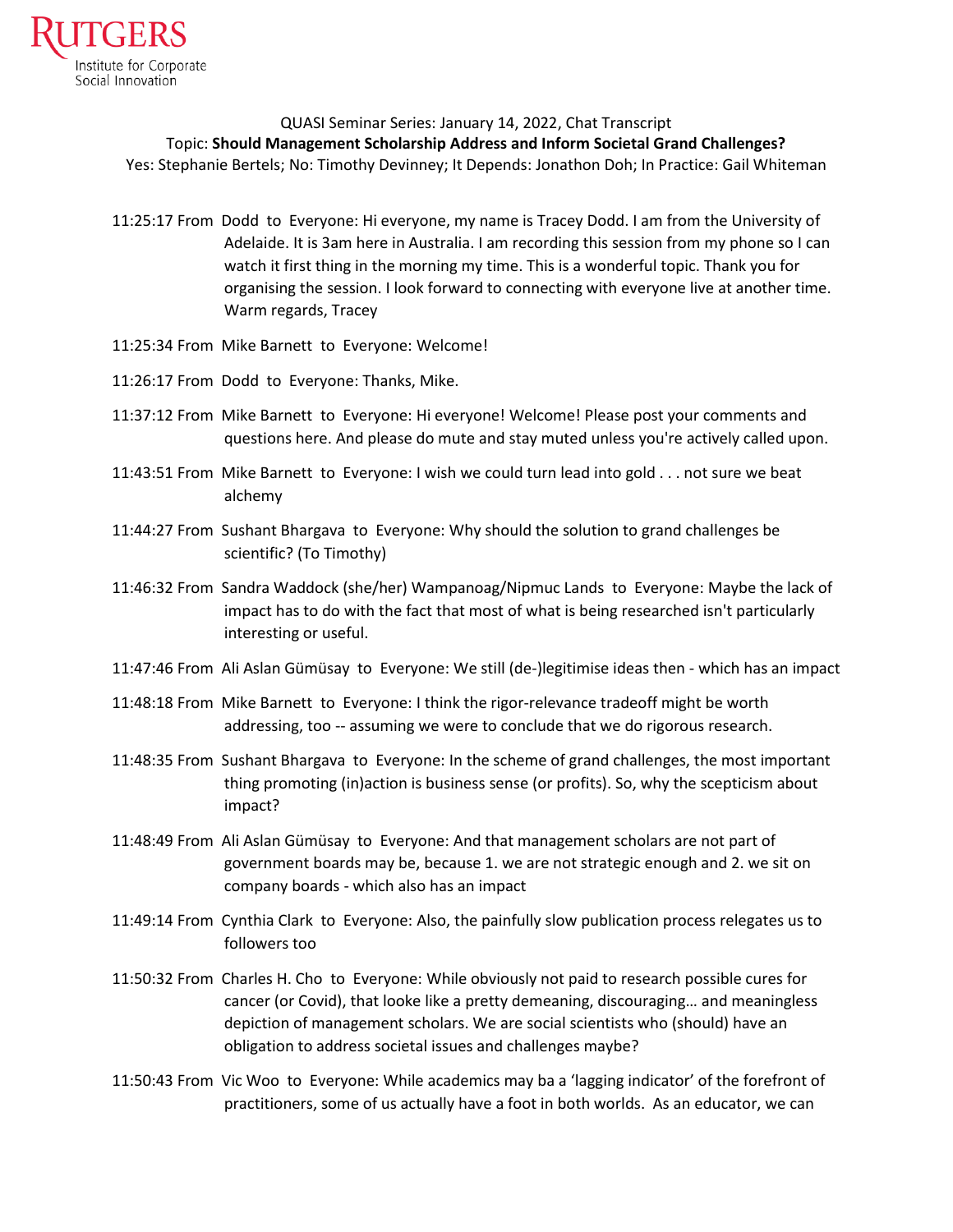

influence the next generation of entrepreneurs based on our research and quasi science.

- 11:50:57 From Mike Barnett to Everyone: There's a value chain here, where we might be considered at the basic science end, with consultants the ones who translate -- and so we have the greatest impact by doing rigorous basic research. Of course, any given scholar can forward integrate and also become a consulant.
- 11:51:59 From Sushant Bhargava to Everyone: IMO any science has nothing to do with solution to grand challenges directly. Any science informs action same as management scholarship
- 11:52:10 From Stephanie Bertels to Everyone: I think to equate impact with consultancy is a mistake. There is a big difference between consultancy and thought partnership in the development of knowledge.
- 11:52:42 From Ignas Bruder to Everyone: Even though Timothy has a good argument that business scholarship might not be the discipline to provide the most cutting edge solutions to grand challenges, I'd argue that business scholarship has contributed over decades to exacerbating these challenges. Thus the main point, in my opinion, is challenging the dogmas and normative underpinnings of our discipline (e.g., profit maximization) that our research output has been based upon and stop propagating those theories and approaches that most significantly contributed to exacerbating those grand challenges. And this is not a question of personal preference, but of moral obligation after having taught managers for decades that all they need to care about is shareholder value.
- 11:53:04 From Stephanie Bertels to Everyone: I agree sushant, but we need not equate scholarship with science. There are many knowledge systems that can be incorporated.
- 11:53:17 From Dror Etzion to Everyone: A big telescope (or the moon landing) is not a grand challenge for a multitude of reasons.
- 11:53:30 From Simon Meert to Everyone: What about action-research in management? Does not that have a big impact?
- 11:53:33 From Sarah Ku to Everyone: Why do we assume that we can't conduct rigorous AND relevant research? Doesn't have to be a tradeoff— It depends more on the gatekeepers rather than the abilities of what we can do.
- 11:56:08 From Ali Aslan Gümüsay to Everyone: we are "stuck" in the middle or "perfectly positioned" in the middle ;)
- 11:56:40 From Charles H. Cho to Everyone: Maybe not totally 'give up' our publications (because we know how much they are read and how much impact they have... #sarcasm) but mayeb rebalance/reduce these and give priority to do things to address grand challenges or thelike... If not, publishing in AMR, AMJ or ASQ becomes the ultimate career (or life) goal? Not sure about the societal impact of that only...
- 11:56:44 From Sarah Ku to Everyone: Agreed, @Ali, every problem is an opportunity!
- 11:56:51 From Sushant Bhargava to Everyone: :) @Ali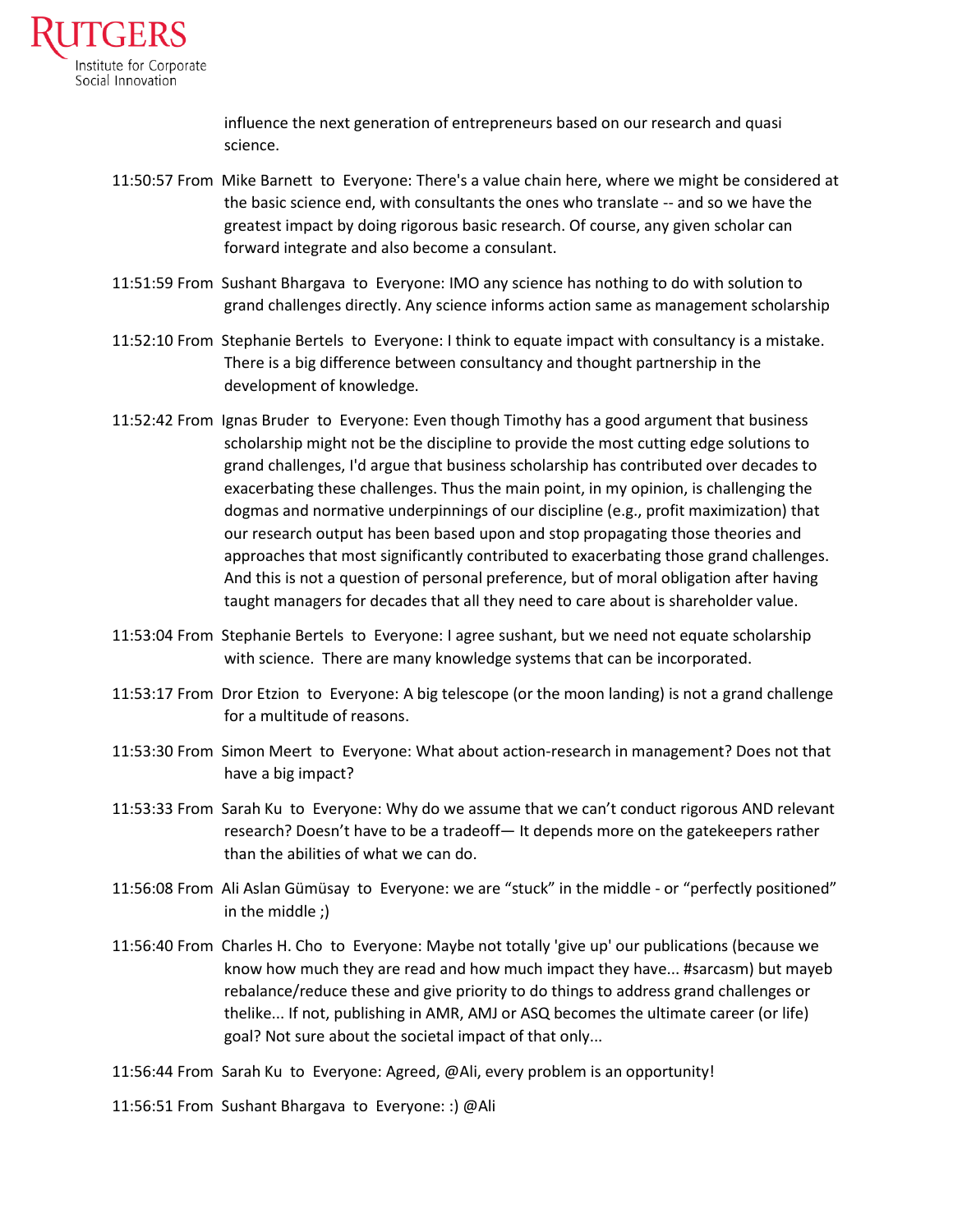

- 11:57:46 From Denis Simunovic to Everyone: Can be the case that probably one of the issue is also that the foundational grounding of MGMT science as it is now, partly, is the same from were grand challenges come from
- 11:58:04 From JC to Everyone: It seems Herbert Simon already said that B-school is practical discipline decades ago in his book "Administrative Behavior", the last chapter. He has great discussion about what B-school researcher's identity is and possible identity crisis, where the knowledge come from, and even how to train graduate students.
- 11:58:04 From Charles H. Cho to Everyone: #PublishOrPerish... but even if we publish, we perish :-)
- 11:58:06 From Tanja Ohlson to Everyone: If I buy fully into Timothy's argument that we can't contribute to solutions, then would this not also apply to management research in the past? How could we have exacerbated the problems if we now can't contribute to solutions any more?
- 11:58:26 From Bill Sodeman to Everyone: I walked away from university life. I'm a non-profit executive now. It took a lot to pull it off, but I'm happier now.
- 12:00:13 From Ralph Hamann to Everyone: I enjoyed Tim's provocation, but I wondered how coherent this view is with Tim's own research? E.g., Tim's recent work on populism - wasn't this motivated by and / or pertinent to addressing "grand challenges" or complex social problems… If we should just give up on making a societal impact, why would such a focus be prominent in Tim's work?
- 12:00:46 From Charles H. Cho to Everyone: To make impact, we need to engage outside the ivory tower - see A. Hoffman's recent book:<https://www.sup.org/books/title/?id=33037>
- 12:01:45 From Sarah Ku to Everyone: We can have practical, relevant impact through publishing research in outlets that value implementable research, through our teaching, by collaborating with our communities, thinking outside the box of traditional academia by involving more interdisciplinary (and non-academic) collaborations, etc. If we keep doing the same things, we will get the same results. We have to do things differently if we want actual change.
- 12:02:42 From Charles H. Cho to Everyone: "We define impact as research that influences how organisations and individuals think, behave or perform and we challenge scholars to consider all forms of impact, rather than reporting on "managerial implications" as an afterthought." We argue that management research can have five distinct forms of impact: scholarly, practical, societal, policy and educational."
- 12:02:46 From Sushant Bhargava to Everyone: @Stephanie ... Noted
- 12:02:53 From Charles H. Cho to Everyone: "For research to have widespread scholarly impact, it should be new, interesting and problem-driven. To have practical impact, it should be developed in conjunction with practitioners and leverage frameworks relevant to them. For research to have societal impact, it must begin with engagement with an important societal issue, debate or question and break that debate into actionable component parts that can then inform the broader problem. To have policy impact, it should make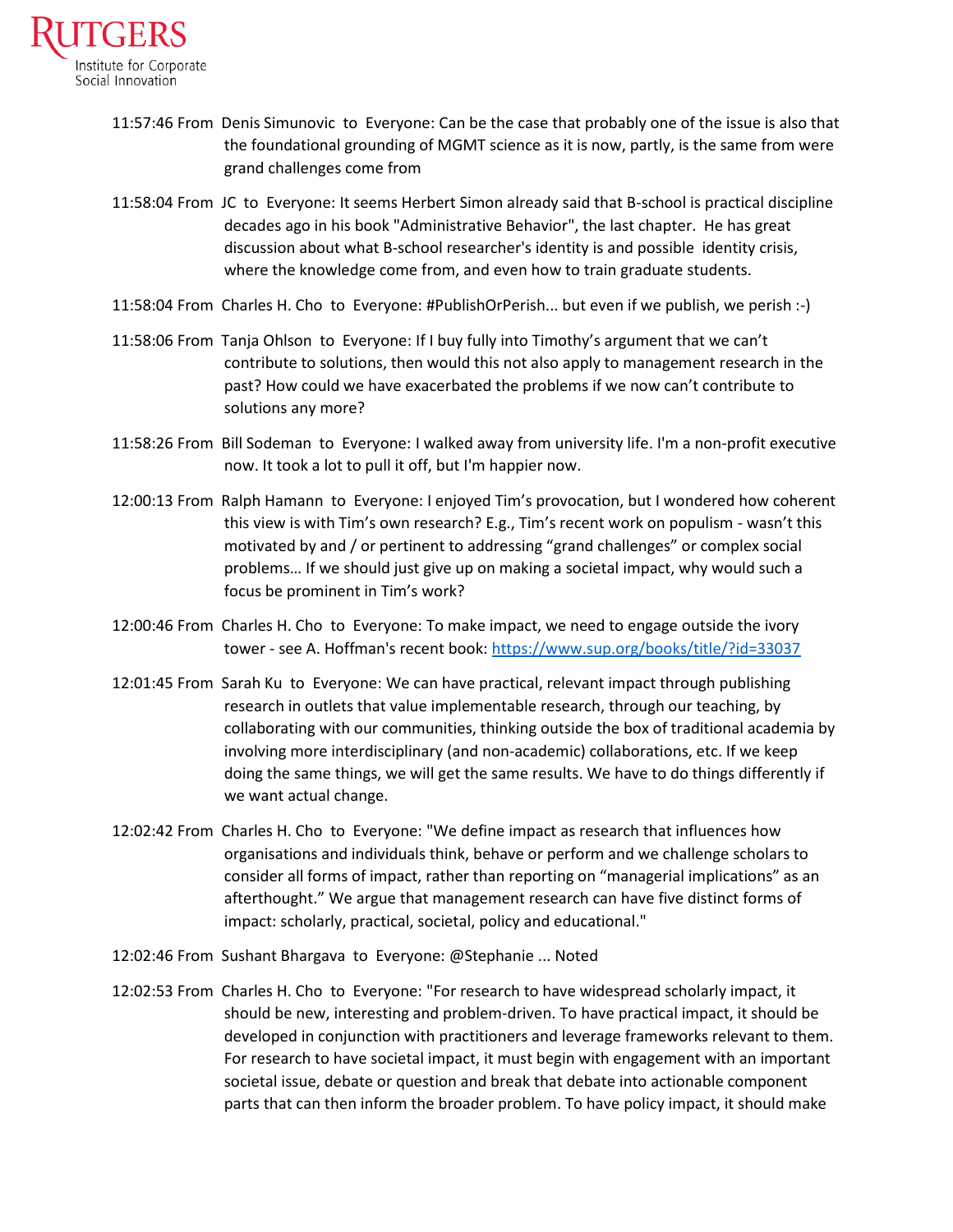

explicit a policy position and leverage a policy argument. For research to have educational impact it must involve students in the process of undertaking research and inquiry."

- 12:03:05 From Charles H. Cho to Everyone: "We also believe that it is necessary for scholars to seek to have an impact across several of these areas and to share their findings in non-academic outlets. Through a collaborative process in which research is developed in close connection to practice, scholars can generate impact across multiple realms, speak to a diverse set of stakeholders and address pressing societal problems."
- 12:03:22 From Charles H. Cho to Everyone: Christopher Wickert (Vrije Universiteit, Amsterdam, The Netherlands; Corinne Post (Lehigh University, Bethlehem, PA, US); Jonathan Doh (Villanova University, Villanova, PA, US); John Prescott (University of Pittsburgh, PA, US); Andrea Prencipe (Luiss University, Rome, Italy)

Source: Letter: A five-point agenda for business school research. Financial Times (January 31, 2021)[: https://www.ft.com/content/0fe30ce5-77e3-44dd-a8fe-](https://www.ft.com/content/0fe30ce5-77e3-44dd-a8fe-44845b813932#comments-anchor)[44845b813932#comments-anchor](https://www.ft.com/content/0fe30ce5-77e3-44dd-a8fe-44845b813932#comments-anchor)

- 12:04:38 From Swapnil Garg to Everyone: I feel grand challenges loose their nature when they are point to consider -- they are grand in the first place... broken ..
- 12:08:16 From Mike Barnett to Everyone: I wonder how much of this is a result of the reality that managers listen to and amplify our research when it supports what they want to do, but when we publish about things that are critical and constraining of business, then managers are not keen to pick up on it. Thus, our audiences may not be business managers often, but those who regulate them.
- 12:09:07 From Stephanie Bertels to Everyone: Or do we help them to learn to overcome their biases?
- 12:10:13 From Mohamed Genawi to Everyone: Prof. Doh, the point on interdisciplinary 'borrowing' is an interesting one. Perhaps interdisciplinary teams are required for this to work effectively? How could scholars from neighbouring fields be incentivised to contribute to management research?
- 12:12:24 From Timothy Devinney to Everyone: @Michael … policy people do not listen to management academics. In the UK the whole UK industrial policy under T. May never involved B&M academics. The question is why? Is it because B&M scholars have nothing to say  $-$  No. Is it because we don't align to their needs  $-$  in reality, we do but they don't believe we do. Is it because we don't have the capacity or organizational capital to communicate our value and demonstrating that value? I think this is the main issue. While we might do this individually, we have no collective capability.
- 12:12:25 From Sarah Ku to Everyone: There's a difference between criticizing managers/businesses and involving/working with them. They want to increase profits, we want them to do it in responsible, sustainable, and ethical ways. This does not have to be a tradeoff or zero-sum situation. There are many ways that economic, environmental, and social dimensions can advance through creative strategies.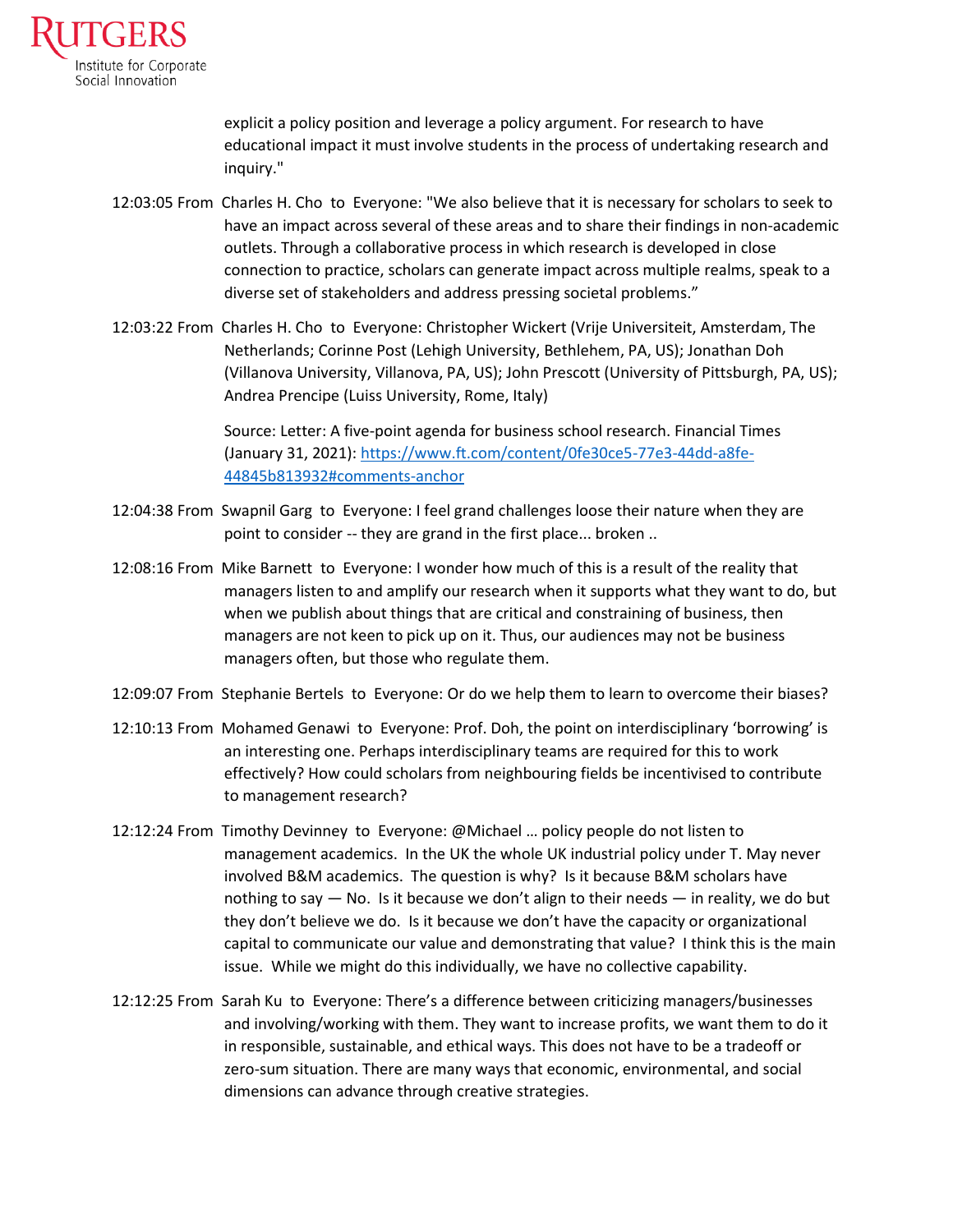

- 12:13:19 From Giuliano Sansone to Everyone: Here is the link for the JMS Editorial from Prof. Doh and others:<https://doi.org/10.1111/joms.12666>
- 12:14:22 From Giuseppe Delmestri to Everyone: @Tim D. You said that passion does not make good scholarship. I doubt that if we do stuff we are not passionate about we will be good scholars either
- 12:15:36 From Ali Aslan Gümüsay to Everyone: planetary KPIs indeed
- 12:16:37 From Charles H. Cho to Everyone: @Tim... maybe it is the way we are (not) trained to communciate to non-academic audiances... but w can learn, there are (and will be) resources out there such a[s https://www.impactscholarcommunity.com/](https://www.impactscholarcommunity.com/) or <https://researchimpact.ca/> ... It is a mindset and attitude issue - need to speak the language to engage with practice and/or policy, and stop obsessing with top publications.
- 12:16:38 From Stephanie Bertels to Everyone: This mashing together is not a deficit it is a skill.
- 12:17:06 From Vic Woo to Everyone: @stephanie agreed
- 12:17:39 From Charles H. Cho to Everyone: @Giuseppe: 100%
- 12:20:08 From Mike Barnett to Everyone: Sounds like our value is in organizing and managing . . . seems correct!
- 12:20:38 From Sarah Ku to Everyone: @Giuseppe @Charles @Stephanie 20
- 12:21:44 From Ralph Hamann to Everyone: Gail is exemplary in making herself impactful among highlevel decision-makers. But there are also humbler examples of organization scholars being asked to contribute to grand challenge issues. In other words, some of the impactful scientists foregrounded by Tim and Gail are beginning to see a potentially important role for organization scholars. An example is me being invited to contribute to a chapter of the most recent IPCC report on adaptation.
- 12:21:50 From Timothy Devinney to Everyone: @Charles … many academics are very good at translating and communicating. I view that as a straw man argument. The problem is that this operates at a individual level. Other associations and academic groupings have real infrastructure that does this all the time. Look at the National Academies of Sciences as one example (the AMA, APA and many others do this as well). We have absolutely nothing. And groups like HBR capture the value for their institutions.
- 12:22:23 From Giuseppe Delmestri to Everyone: Should we convince these high carbon-polluting firms to incrementally become "better" or should we support Extinction Rebellion to pressure them to go out of business?
- 12:22:55 From Ali Aslan Gümüsay to Everyone: there are no 4 star journals on a 3 degree warmer planet - tweetable quote  $\left(\cdot\right)$
- 12:22:57 From Sarah Ku to Everyone: Yes, @Gail!! What good is any journal or publication or discipline if we don't have a habitable planet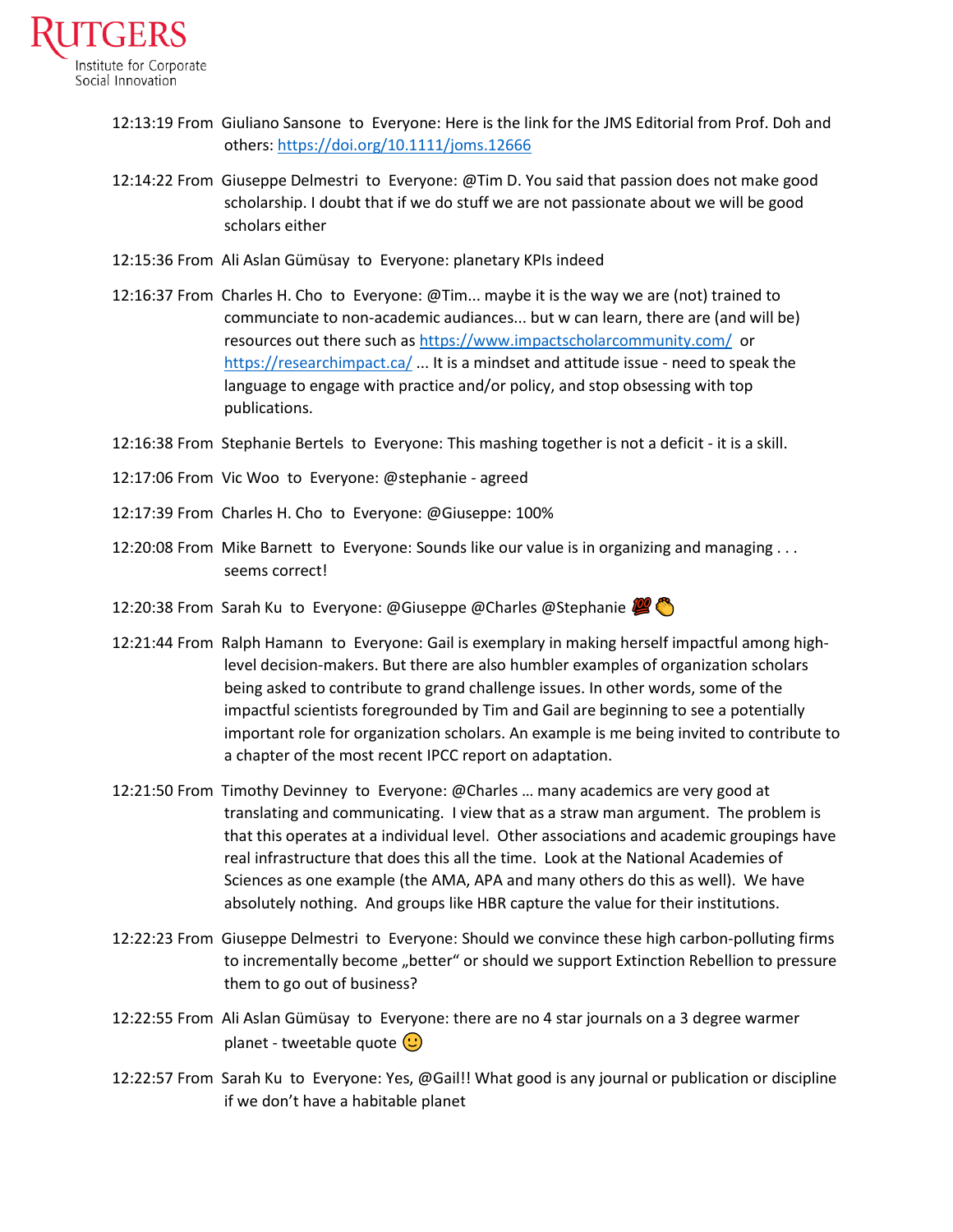

- 12:22:59 From Garima Sharma to Everyone: It is interesting that Gail is invited to bring the practice perspective. She is certainly doing that brilliantly but she is also a rockstar scholar. So is Steph and many others in this space and outside. Steph, Gail and others show us that the dichotomy between impact and scholarship is a false one.
- 12:23:01 From Jonathan Doh to Everyone: @ Ralph. To be clear, I view you, Dror, and a number of others on the call here as exemplars of "toiling in the fields" of grand challenges.
- 12:23:31 From Olav to Everyone: Very inspiering and insightful, Gail!
- 12:23:57 From Charles H. Cho to Everyone: @Tim I am from accounting and I can tell you that we are WAY behind on this (and I am workign on addressing this issue for the community). But to your point, yes, no institutional support but intiatives like https://www.impactscholarcommunity.com/ is a start
- 12:23:59 From Vic Woo to Everyone: @gail awesome
- 12:24:21 From Charles H. Cho to Everyone: If we wait for 'it' to happen, we can wait a long time
- 12:24:54 From Charles H. Cho to Everyone: @Gail 100%
- 12:25:51 From Garima Sharma to Everyone: Yes!!!
- 12:26:34 From Ali Aslan Gümüsay to Everyone: yes, yes!  $\bigcirc$
- 12:27:33 From Frank de Bakker to Everyone: @Stephanie agree!
- 12:28:41 From Sandra Waddock (she/her) Wampanoag/Nipmuc Lands to Everyone: @Stephanie, yes!
- 12:28:59 From Denis Simunovic to Everyone: Fascinating metaphor
- 12:29:20 From Sarah Ku to Everyone: Preach, @Stephanie!
- 12:30:44 From Charles H. Cho to Everyone: Well said Stephanie! And no surrpise that Andy did this (consistent with this book challenging ( the status quo of) our profession)
- 12:31:44 From Sushant Bhargava to Everyone: Ontological inclusivity would be a good starting point for mature scholarship and probably for finding that elusive 'impact'
- 12:32:11 From Dror Etzion to Everyone: I am very supportive of all this, yet at the same time, to the extent that we criticize governments and corporations for acting in ways that are likely not moving the needle, can/should we hold ourselves accountable to actual progress? Let's take the Hoffman conference of religious leaders just as an example. It sounds amazing, but has it done anything? Compare to a company announcing that it is recycling straws and which we justifiably mock.
- 12:32:21 From Jonathan Doh to Everyone: @Charles, thanks for the shout-out to our JMS editorial and the short summary in FT. Two other initiatives at JMS to contribute more broadly: <https://managementstudiesinsights.com/>

<https://www.youtube.com/channel/UCJW3GgOtIodby7BpVw7yJcA>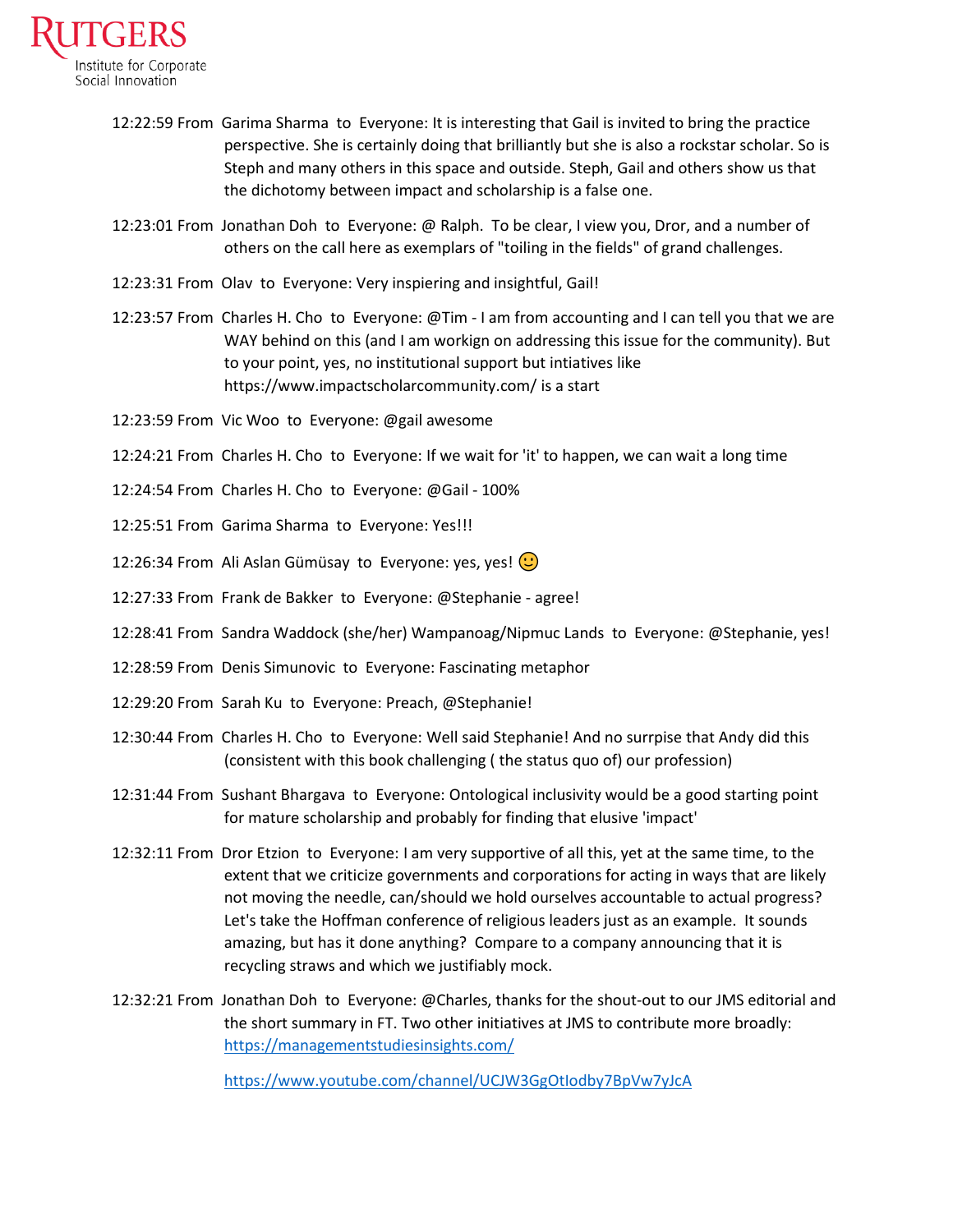

12:33:28 From Ali Aslan Gümüsay to Everyone: ..but we read JMS a bit more thoroughly than the FT ;)

- 12:33:52 From Charles H. Cho to Everyone: @Dror it might have done more than some academic publications buried (and that will continue to be) in paywalled journals. One 'top' journal article costs about \$400,000...
- 12:34:01 From Mike Barnett to Everyone: We have a long list of mostly comments and critiques, mixed in with a few questions. Too hard to sort through. Can you please use the "raise hand" button within Reactions to indicate if you have a question to ask, after the panelists finish their responses? I'll call on you after that.
- 12:34:16 From Giuseppe Delmestri to Everyone: And who reads the Lancet? More than JMS but much less than FT. Academic Journals are mainly for academics
- 12:34:31 From Sarah Ku to Everyone: So we should all push our ideas on TikTok! ;)
- 12:34:35 From Ziko Konwar to Everyone: That needed to be "said" and "heard"….@Tim. Overall, a great conversation.
- 12:34:44 From Stephanie Bertels to Everyone: So create different outputs then: [www.embeddingproject.org](http://www.embeddingproject.org/)
- 12:34:52 From Sandra Waddock (she/her) Wampanoag/Nipmuc Lands to Everyone: That means that the translation function that Stephanie and Gail talked about is so important.
- 12:35:27 From JC to Everyone: Great thinkers like Herbert Simon shared their thoughts and suggestions but after decades people want to develop new or just reiterate old ideas, but perhaps very few really are interested in implementing their suggestions. Think of project managers in firms. They don't have to do R&D and have a big plan for the firm, but they offer managerial service.
- 12:35:32 From Charles H. Cho to Everyone: Exactly publish but translate and get the research to the wider audiance (and make it understandable, readable, accessible)
- 12:36:17 From Mike Barnett to Everyone: How do we get incentives right? Or do we ignore the misalignment and just hope they'll do it?
- 12:36:43 From Stephanie Bertels to Everyone: Influence comes from relationship. We need to be in relationship with broader society.
- 12:37:06 From Sarah Ku to Everyone: We teach business students, many of whom will eventually become managers. We have captive audiences right in front of us to influence change.
- 12:37:09 From Charles H. Cho to Everyone: Yes, and to establish relationships, we need a common language
- 12:37:36 From Dror Etzion to Everyone: But at the same time, I worry about Tim's approach if we do get our collective act together, I am not sure that the influence that we will have will actually be a force for good. Not everyone in AoM is as progressive as this group here on the call. David Chandler blogs about this all the time in the context of encouraging CEOs to take value positions- careful what you wish for!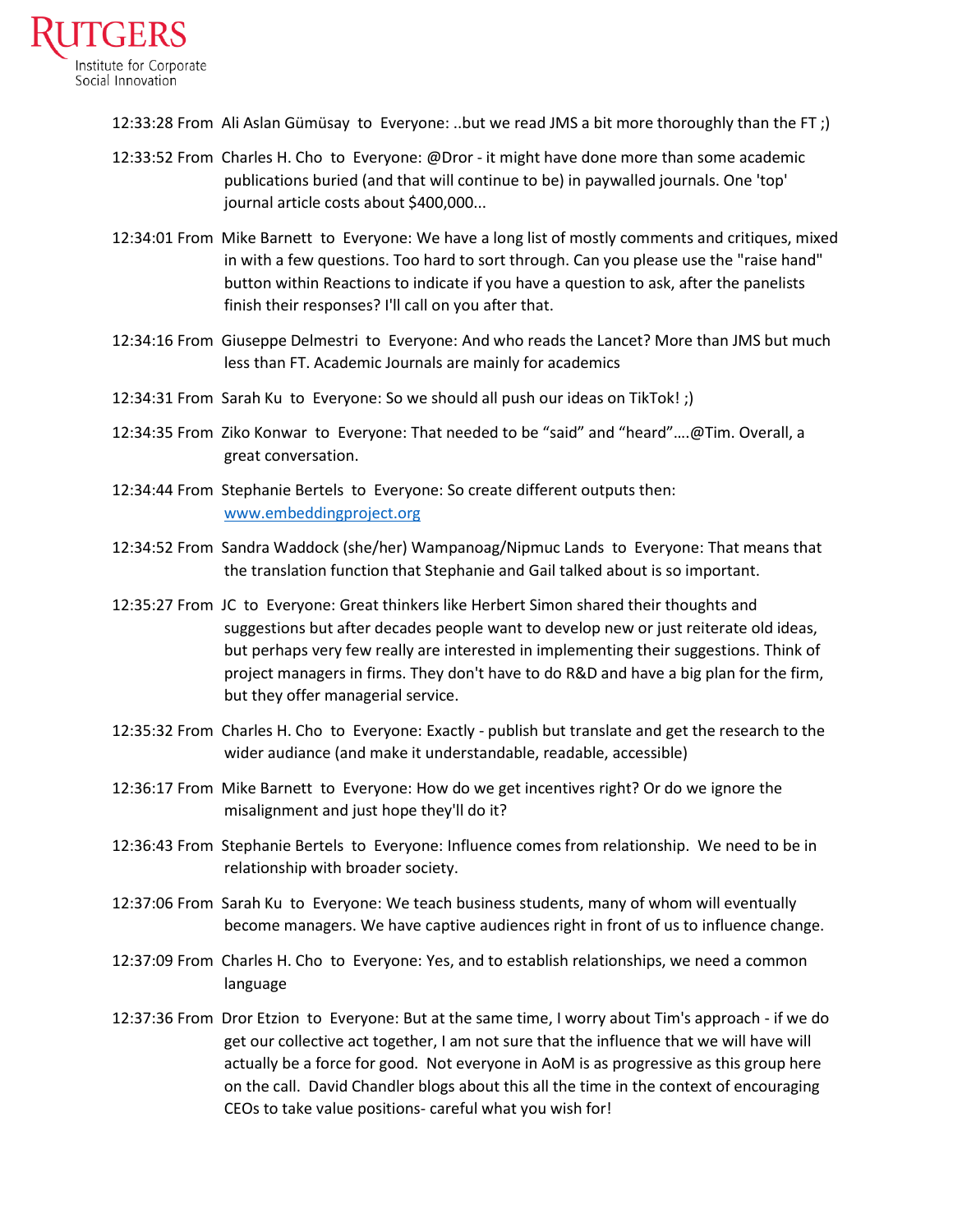

12:38:18 From Stephanie Bertels to Everyone: We can build our own infrastructure - I did.

- 12:39:36 From Stephanie Bertels to Everyone: The key is in supporting each other, amplifying each other. Academics are not great at taking the time to amplify each other's work.
- 12:39:58 From Giuseppe Delmestri to Everyone: We need double loop learning questions: Is the actual form assumed by corporate capitalism adequate or should we advocate for different forms of capitalism or even other economic forms?
- 12:40:12 From Sushant Bhargava to Everyone: Completely agree @Stephanie... Not so good at connecting, us
- 12:40:50 From Olav to Everyone: "Perhaps we have to change what the role of business and management should be in society?" Very interesting question
- 12:40:57 From Ali Aslan Gümüsay to Everyone: thank you so much for organizing this event! we need much more such formats of engagement & reflection. / here is a forthcoming volume on grand challenges that also includes pieces about our profession and our role(s) [https://books.emeraldinsight.com/page/detail/organizing-for-societal-grand](https://books.emeraldinsight.com/page/detail/organizing-for-societal-grand-challenges/?k=9781839098291)[challenges/?k=9781839098291](https://books.emeraldinsight.com/page/detail/organizing-for-societal-grand-challenges/?k=9781839098291) happy to share articles from this volume in advance for those who are interested. so that not only 1000 people will read them  $\circlearrowright$
- 12:42:11 From Stephanie Bertels to Everyone: Absolutely we do! The role of business management needs to be helping navigate the urgent and rapid transition we need towards regenerative and inclusive economies.
- 12:42:57 From Charlie Wall-Andrews (she) to Everyone: Thank you for such a wonderful conversation. I'm feeling inspired and motivated to be among scholars that care about this topic.
- 12:43:10 From Stephanie Bertels to Everyone: By the way …lots of resources that you could be using in your courses at<https://www.embeddingproject.org/resources/>
- 12:43:20 From Charles H. Cho to Everyone: @jonathan you're welcome. We are citing the FT piece in a current paper :-)
- 12:43:24 From Sarah Ku to Everyone: Lots of ripples can make huge impact. It's not an all or nothing situation
- 12:46:14 From Frank de Bakker to Everyone: At Business & Society we introduced a new format, Commentary. Those Commentaries are expected to generate debate on an issue of wide importance, direct attention to a new, emerging or overlooked phenomenon, challenge existing norms and rules, and generally invigorate the mind of the reader. A series of them on Impact is available a[t https://journals.sagepub.com/topic/collections-bas/bas-](https://journals.sagepub.com/topic/collections-bas/bas-1-business_society_commentary/bas)[1-business\\_society\\_commentary/bas](https://journals.sagepub.com/topic/collections-bas/bas-1-business_society_commentary/bas)
- 12:46:50 From Timothy Devinney to Everyone: Actually, I gave two FT articles that I wrote (of which there are many more) as part of the reading list. I always find it funny that where a lot of my external activity started was via newspapers, magazines, groups like Clubhouse, etc. plus executive teaching. But that is an individual level activity. When it comes to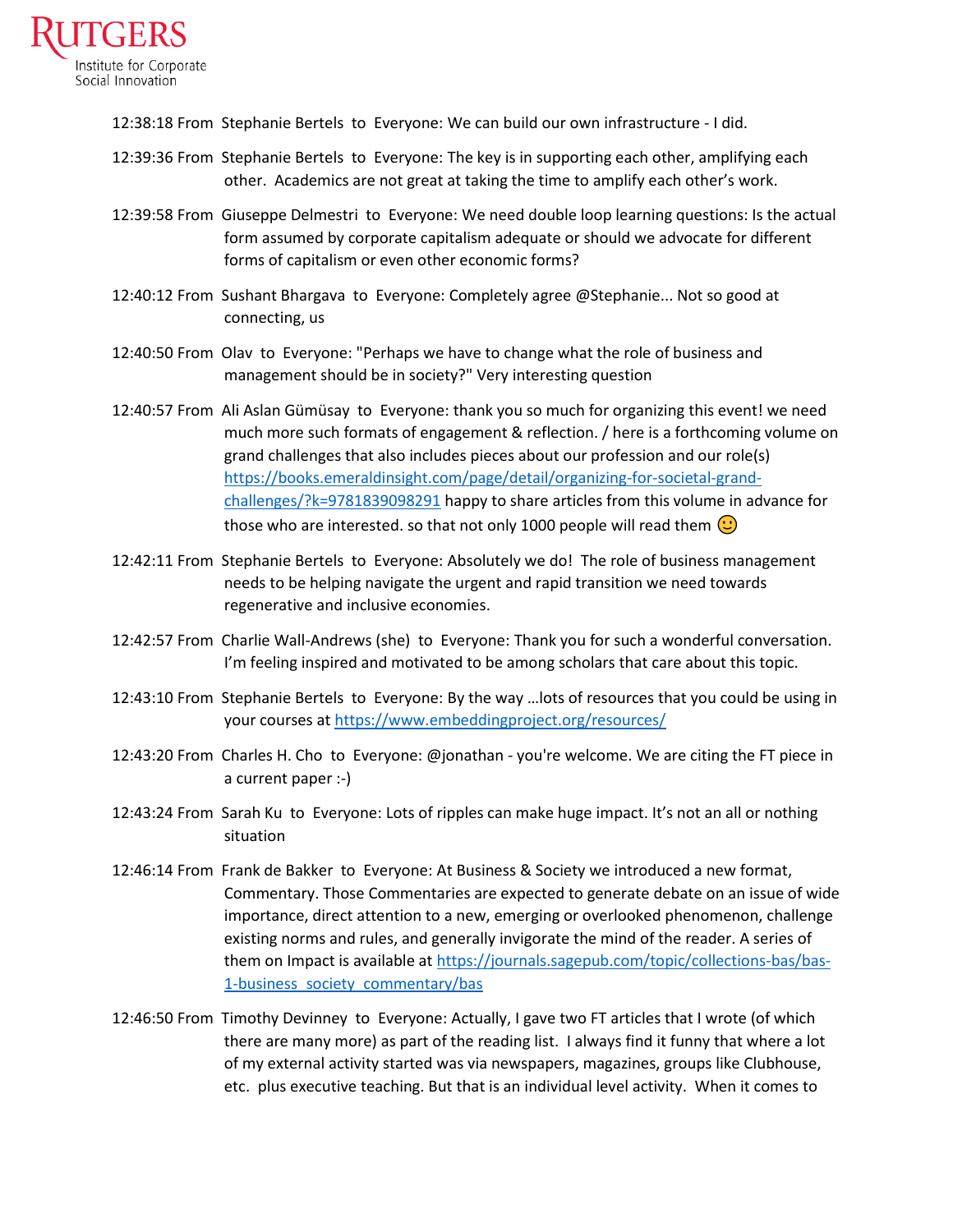

impact and influence we are competing with groups like McKinsey, KPMG, WEF, etc. who are way ahead of us and have massive investments in how they communicate.

- 12:47:40 From Charles H. Cho to Everyone: @Frank yes, and I saw the peice by D. Lindebaum on reflecting on the value of essays (I even retweeted it this morning :-))
- 12:48:32 From Sarah Ku to Everyone: @Tim, can't we use our individual activity to target employees, managers, and executives at McKinsey, KPMG, WED, etc.?
- 12:50:14 From Giuseppe Delmestri to Everyone: RQ: How to make social movement organizations more effective in targeting carbon-polluting companies
- 12:50:32 From Dror Etzion to Everyone: My new year's resolution, thanks to Steph: "supporting each other, amplifying each other"
- 12:52:03 From Garima Sharma to Everyone: Relevance/impact is not a reified characteristic of the question, I think. Problem framing is a process, which must involve those facing the problem
- 12:52:09 From Frank de Bakker to Everyone: @Giuseppe yes, and looking at internal activists as well
- 12:52:36 From Stephanie Bertels to Everyone: @Garima YES!
- 12:52:49 From Ali Aslan Gümüsay to Everyone: exactly, Stephanie! we need to develop theory for desirable futures, not only for non-desirable presents
- 12:53:11 From Nate Hill to Everyone: If incremental theory contribution is one of the problems, this highlights the issue with publishing in journal where the main feedback given when rejected is "this doesn't make a big enough theoretical contribution." The obsession with that will always hold back someone interested in researching the phenomenon itself.
- 12:53:15 From Stephanie Bertels to Everyone: Tim what does it mean to be unbiased? We are all biased. Western rationalism is a HUGE and destructive bias!
- 12:53:15 From Sarah Ku to Everyone: Yes, @Garima and @Stephanie!
- 12:54:25 From Peter Walgenbach to Everyone: Be unbiased as much as you can! Otherwise we produce ideologies.
- 12:55:01 From Mike Barnett to Everyone: If we are primarily activists, aiming to support a view, then is our work going to be believable and so have the potential to have impact?
- 12:55:13 From Whiteman, Gail to Everyone: This is why AMD was set up
- 12:55:40 From Stephanie Bertels to Everyone: Impact does not equal activism!!!
- 12:55:55 From Giuseppe Delmestri to Everyone: @mike: can we be non-activists? Do you know a study which has no activist agenda?
- 12:56:16 From Mike Barnett to Everyone: Studies should have implications, yes.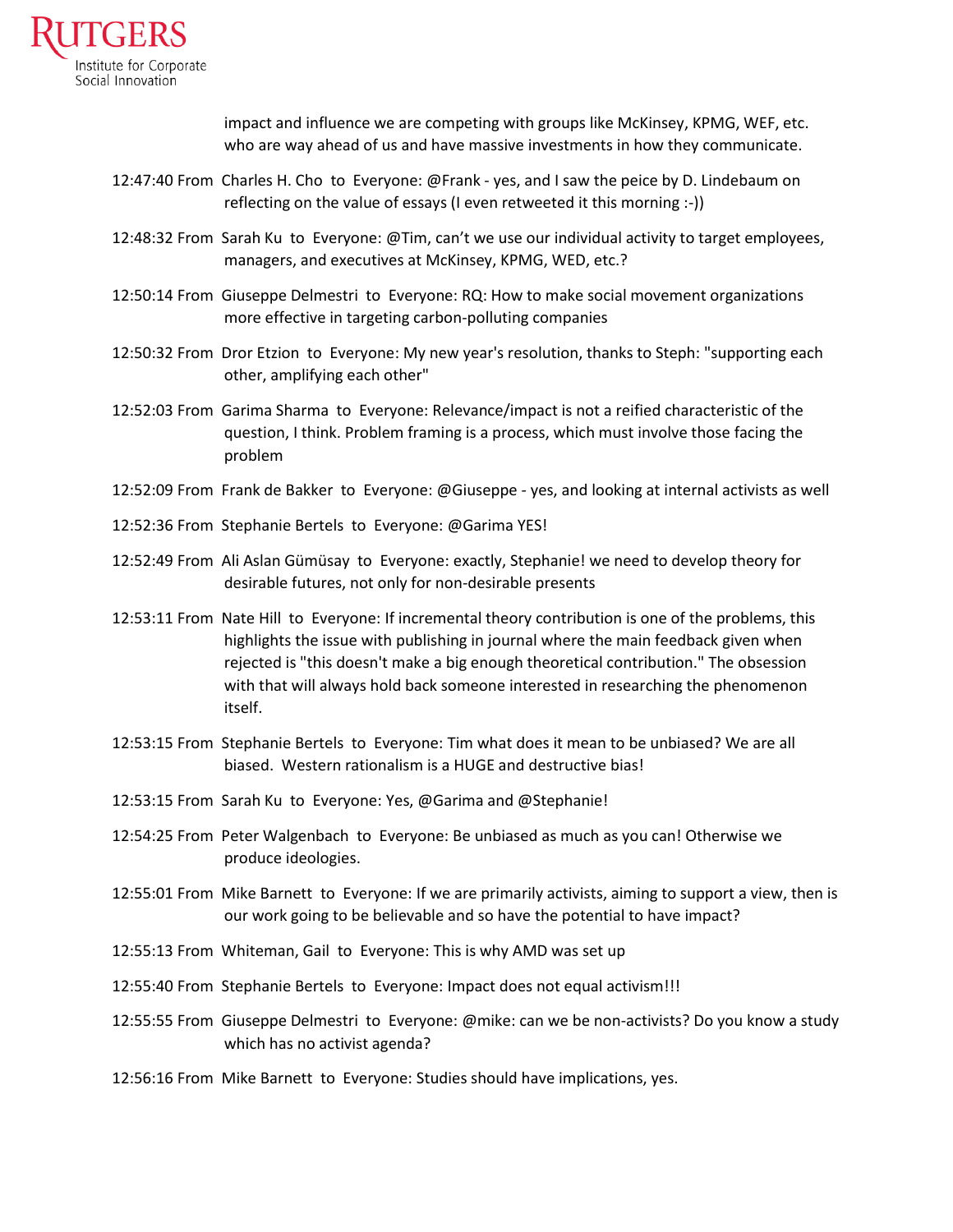

12:56:30 From Charles H. Cho to Everyone: All academics should be public, engaged, activist scholars

- 12:56:45 From Mike Barnett to Everyone: But the impact is in rigorously investigating questions. Our activism is in choosing the topics/questions.
- 12:56:56 From Dror Etzion to Everyone: You are right Giuseppe! I think architects professors for example are absolutely activists, and very much ideological
- 12:57:00 From Whiteman, Gail to Everyone: We don't compete with WEF. We just need to contribute to WEF and others
- 12:57:25 From Timothy Devinney to Everyone: @Sarah … sure … but we have to recognise that that is an individual activity for which the impact is virtually impossible to measure. You do it because you view it as the right thing to do and you do it despite
- 12:57:44 From Andrea Marquez to Everyone: I couldn't agree more that we have a pathway to impact through our teaching. But it's alarming/disheartening to me that most of the seniors I teach (in a capstone Strategy class) have almost made it through their entire undergrad experience without ever hearing of B-Corps/ESG/SDGs/etc. and/or reflecting on what it means to be a "responsible" business person. To Tim's point, our schools (collectively) churn out SO MANY business people every year, and I fear that many fundamentally lack the basic knowledge (about responsible business, about themselves) to go be agents of change. That's such a missed opportunity!! How can we ourselves be agents of change in our departments/college, to make this more of a priority?
- 12:57:44 From Dror Etzion to Everyone: Agree with Gail it is neither wise nor doable to compete with consultants and think tanks.
- 12:57:47 From Sandra Waddock (she/her) Wampanoag/Nipmuc Lands to Everyone: Maybe it's about collaborating with others, not trying to do everything independently.
- 12:58:39 From Ali Aslan Gümüsay to Everyone: yes, collaborate, complement, critically engage with consultants and so on
- 12:58:47 From Stephanie Bertels to Everyone: This isn't about navel gazing by writing articles about grand challenges …it's about directing our research effort in inclusive ways to help contribute thoughtful, well researched work that helps shift the system instead of continue to reinforce it.
- 12:59:30 From Dror Etzion to Everyone: Excellent summary Steph!
- 12:59:36 From Giuseppe Delmestri to Everyone: @Stephaine: please tweet that sentence so I can retweet it :-)
- 12:59:45 From Charles H. Cho to Everyone: But a defeating attitude ("we cannot compete so Let's give up on this") is not super helpful... we miss 100% of the shots we don't take. We don't compete with 'them' anyways
- 13:00:30 From Sarah Ku to Everyone: @Andrea, you can talk about these things in your courses! These can be incorporated into any business curricula. And even if it's just superficial sharing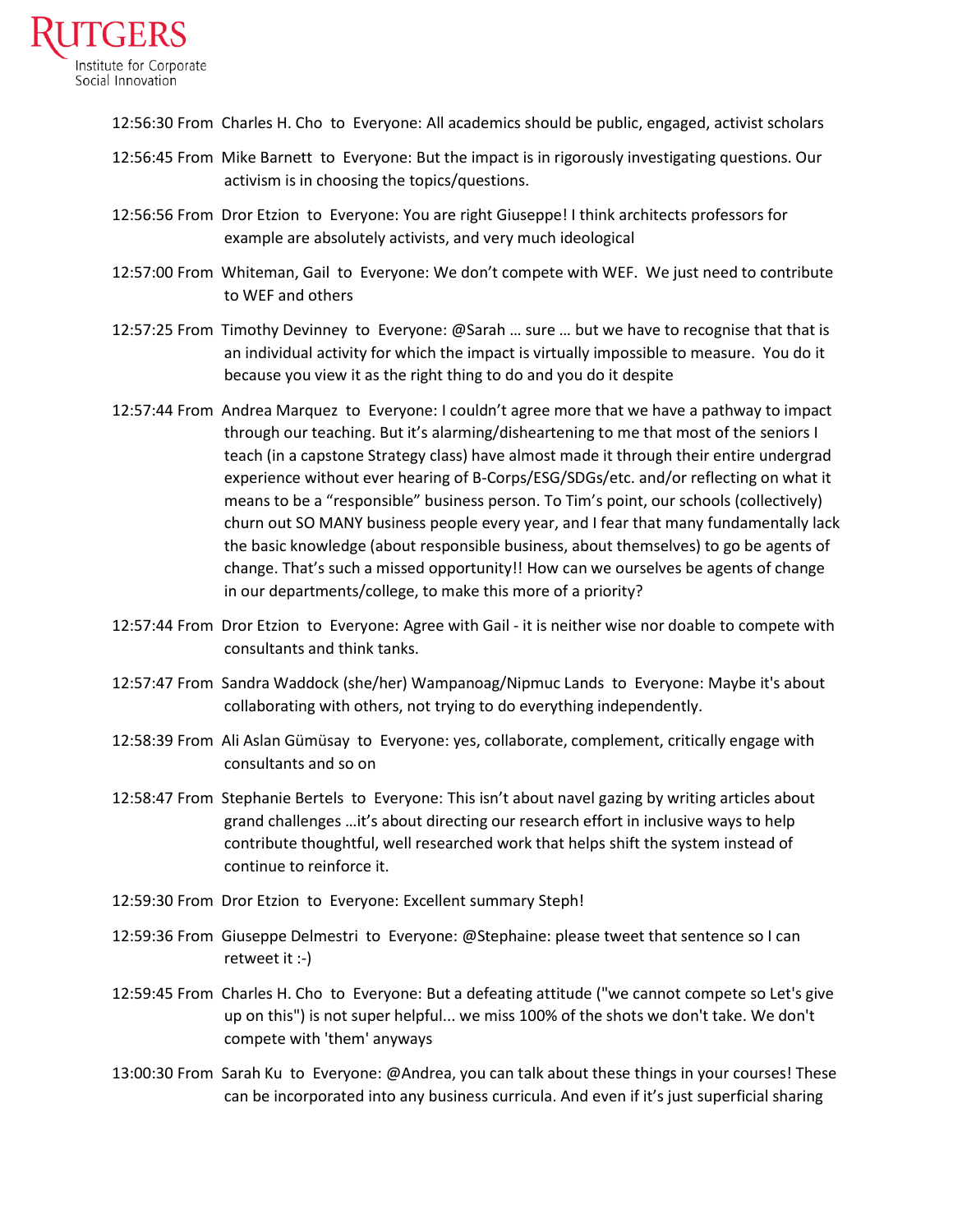

of what they are, at least they'll be more aware having gone through your class. Even if a department/school doesn't prioritize sustainability topics in business courses doesn't mean you can't incorporate it at least at a minimal level

13:00:47 From Elena Antonacopoulou to Everyone: Partnering for impact calls for us to also change the approach to our research practice and the way we nurture the connection between science and society. There is progress in this direction in some initiatives like the one I have described here:

<https://www.linkedin.com/feed/update/urn:li:activity:6887083779467427840/>

- 13:01:06 From Olav to Everyone: Thanks for hosting :)
- 13:01:09 From JC to Everyone: Yes, collaboration, and economists, sociologists, psychologists, and others should collaborate in B-school.
- 13:01:10 From Stephanie Bertels to Everyone: Thank Tim you had a hard job!!
- 13:01:15 From Deborah Flamengo to Everyone: [https://ricsi.business.rutgers.edu](https://ricsi.business.rutgers.edu/)
- 13:01:26 From Andrea Marquez to Everyone: @Sarah, absolutely! I try to do this through case selection and assignment - I figure I may be their last chance!  $\odot$
- 13:01:26 From Denis Simunovic to Everyone: Grant initiative good job!
- 13:01:26 From Giuliano Sansone to Everyone: Thank you so much!
- 13:01:27 From Rob Jansen to Everyone: I cannot stay, but very good food for thought from all speakers!
- 13:01:27 From Jonah Zgraggen to Everyone: Fascinating conversation, thanks everyone!
- 13:01:31 From Frank de Bakker to Everyone: Thanks Mike
- 13:01:46 From Elisa OPERTI to Everyone: Thanks so much!
- 13:01:57 From Celine Louche to Everyone: Thank you for the great discussion and food for thought and action.
- 13:02:18 From Naomi Gardberg to Everyone: provacative
- 13:02:51 From Elaf Basri to Everyone: Thank you very much for a rich and thought provoking discussion!
- 13:10:55 From Gertjan Lucas to Everyone: Exactly this: our incentives systems put a large premium on being owner/main contributor to all aspects of research/dissemination/impact/etc
- 13:13:22 From Sarah Ku to Everyone: Thank you all so much for this session! I greatly appreciate the format and style of these discussions. It's really wonderful to have such interactive sessions. Thank you all for organizing and participating in these valuable conversations!
- 13:15:01 From Sarah Ku to Everyone: @Andrea, perhaps you could chat with professors who teach core biz classes to help them incorporate these topics at an earlier stage?